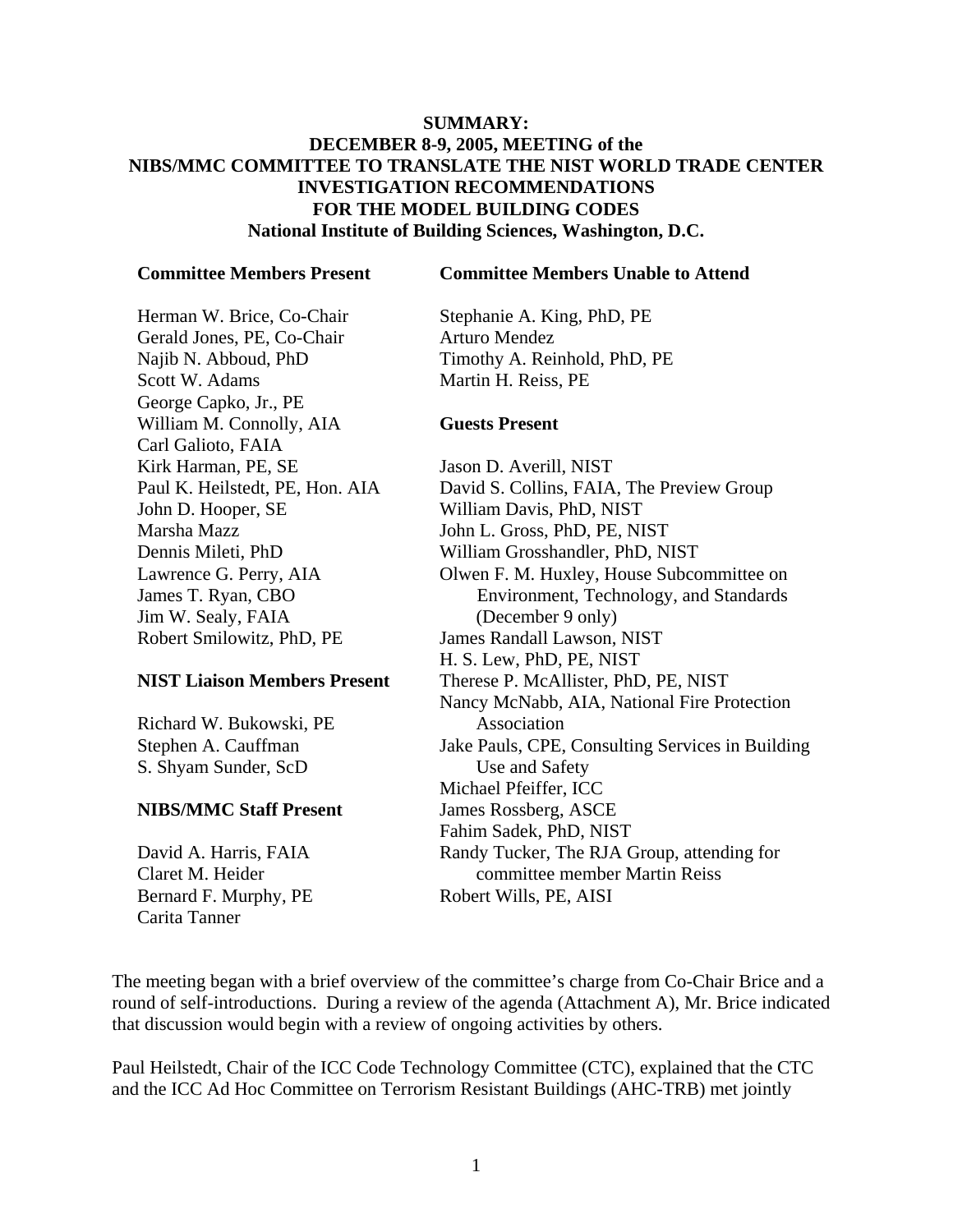earlier in December. The NIST WTC investigation recommendations were discussed and the ICC committees identified those for which they might develop code change proposals. He added that the committees looked first at the recommendations themselves and then considered the strawmen developed by the NIST staff at the NIBS/MMC Committee's request. The following summarizes Mr. Heilstedt's comments:

- Recommendation  $1 -$  Appears to be a lack of leadership in the standards community visà-vis progressive collapse and available guidance is vague. The CTC hopes that ASCE 7 will move forward on this issue and that design professionals will encourage the ASCE 7 committee to do so. The CTC does not plan to pursue it but the AHC-TRB plans to bring a proposal to the CTC for review. A definition of primary structural members might be of some utility.
- Recommendation 2 The CTC is interested in incorporating the new ASCE standard for wind-tunnel testing. With respect to the NIST strawman, the CTC would like to know where the ratios came from.
- Recommendation 3 The CTC thinks that the recommendation has some merit but questions the 1/300. The committee members have seen no problems; therefore, the group needs input from the design community.
- Recommendation  $4 A$  relatively long-term CTC initiative is focused on balanced fire protection design and this recommendation would be addressed in that framework.
- Recommendation 5 ASTM is working on updating its standard and that work needs to go forward before a code change is made.
- Recommendation 6 The TRB is developing a proposal to focus on inspection of sprayed-on fireproofing in existing buildings. A certification program might help but the problem still requires investigation. The industry should play a leading role.
- Recommendation 7 The CTC plans to evaluate the structural frame issue to determine how to emphasize the problems with connections and possibly beams and girders.
- Recommendation 8 The AHC-TRB plans to bring something forward.
- Recommendation 9 No action is planned.
- Recommendations 10 and  $11 -$  With respect to coatings, no code obstacles have been identified.
- Recommendation 12 This issue would be covered during development of the balanced fire protection initiative.
- Recommendations 13, 14, and 15 The CTC plans to review requirements developed by Montgomery County, Maryland.
- Recommendation 16 The CTC plans to reference the fire code.
- Recommendation 17 This issue would be covered during development of the CTC balanced fire protection initiative; however, the TRB might advance a proposal to deal with the counterflow issue.
- Recommendation 18 The CTC discussed the issue, noting that marking of treads was proposed during the last cycle but failed because it was not clear whether it was mandatory for all buildings. Durability also was questioned.
- Recommendation 19 Not a code issue.
- Recommendation 20 Any requirements should be industry-driven.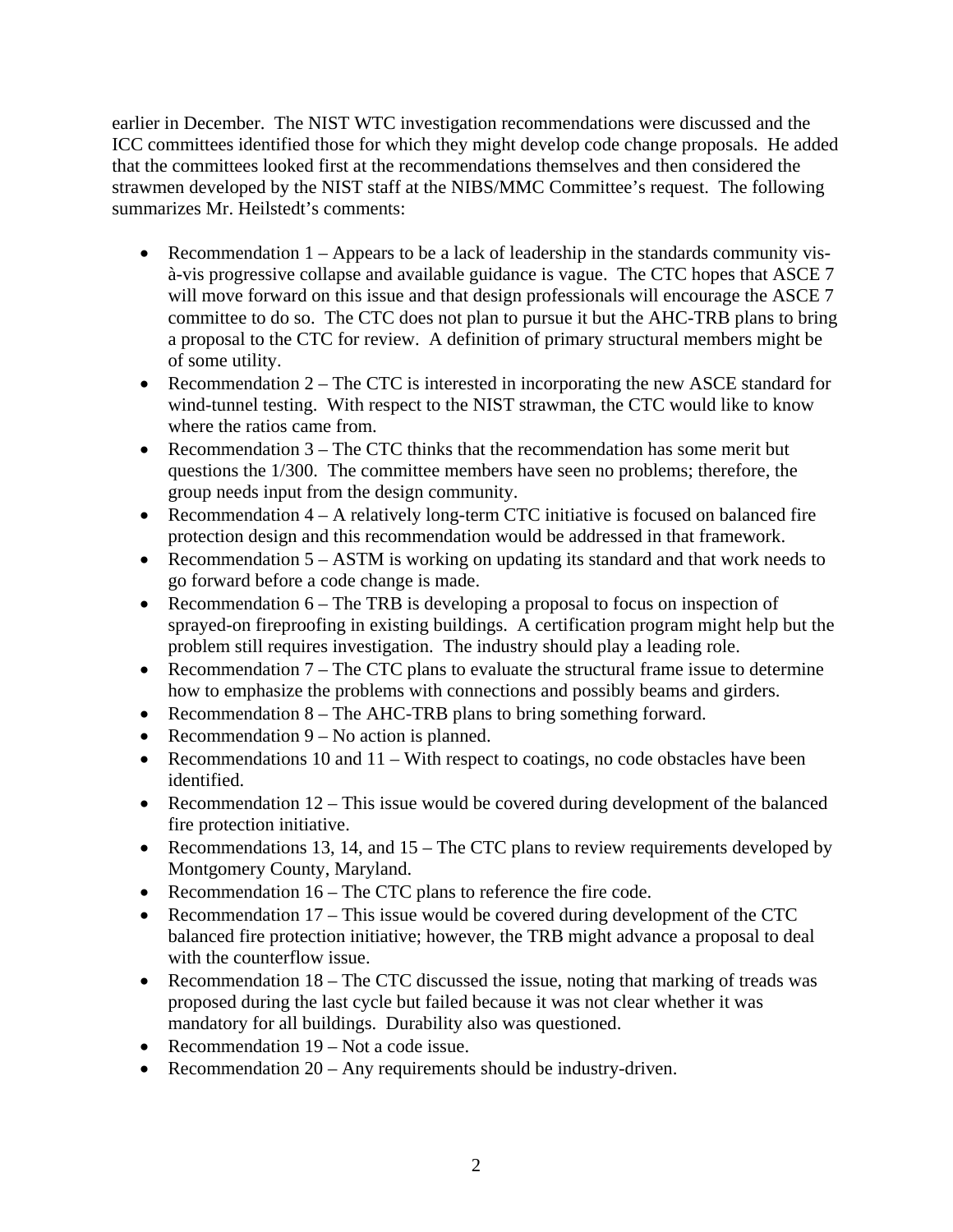- Recommendation  $21 \text{Code changes}$  await completion of the work on hardened elevators being conducted by the American Society of Mechanical Engineers (ASME).
- Recommendation 22 The Montgomery County system also covers emergency communications.
- Recommendation 23 Not a code issue.
- Recommendation 24 The AHC-TRB plans to assess to determine whether something can be done in the *International Building Code*.
- Recommendation 25 This is a code use issue, not a matter for the CTC.
- Recommendation 26 The ADC-TRB plans to do something regarding sprayed-on fire protection.
- Recommendation 27 The CTC has no interest in this document-retention issue.
- Recommendation 28 Not of interest to the CTC.
- Recommendations 29 and 30 Beyond the purview of the CTC.

In summary, Mr. Heilstedt explained that the CTC will be meeting on February 2-3, 2006, and then will hold a public hearing on March 9-10. It hopes to address issues raised by Recommendations 1, 2, 3, 6, 7, 8, 16, 17, 22, 24, and 26 but probably will not use the approaches put forth in the strawmen.

Dr. Grosshandler asked whether the committee thinks that some of the strawmen recommendations are going in the wrong direction. Mr. Heilstedt responded that the general problem with the strawmen is that they lack justification that focuses on documented defects the proposed change would correct.

Mr. Sealy indicated that he would not be comfortable with the NIBS/MMC committee moving forward with a change that would be overturned on the floor. Mr. Perry echoed Mr. Sealy indicating that it is extremely important to have sufficient and appropriate substantiation for changes; he noted that there simply may not be adequate time to develop the needed documentation before the March deadline. Mr. Jones noted that the membership of the NIBS/MMC committee is broader than that of the ICC committees and that he hopes we look at some of the items CTC is interested in and issue joint proposals. To be successful, a broad consensus is needed so it is within our power to add constructively to what the ICC committees are doing. Mr. Ryan stated that we need credibility and must set the correct tone at the onset.

Mr. Collins asked Mr. Heilstedt to explain how the CTC was making its decisions. Mr. Heilstedt responded that the committee utilized five study groups that reported back at the CTC meeting.

Mr. Connolly, chair of the ICC AHC-TRB, reported that his committee plans to focus on specific issues and to develop changes related to several of the NIST recommendations as follows:

• Recommendation  $1 -$  The committee hopes to use the United Kingdom (UK) model which starts with a basic performance statement. He noted that this might not be the highest tech solution but that it has worked well for about 30 years. He added that the committee intends to apply its change to buildings five stories and taller. Mr. Smilowitz noted that the New York City (NYC) Building Department assembled local engineers to address the issue, and this group developed something based on the UK approach. More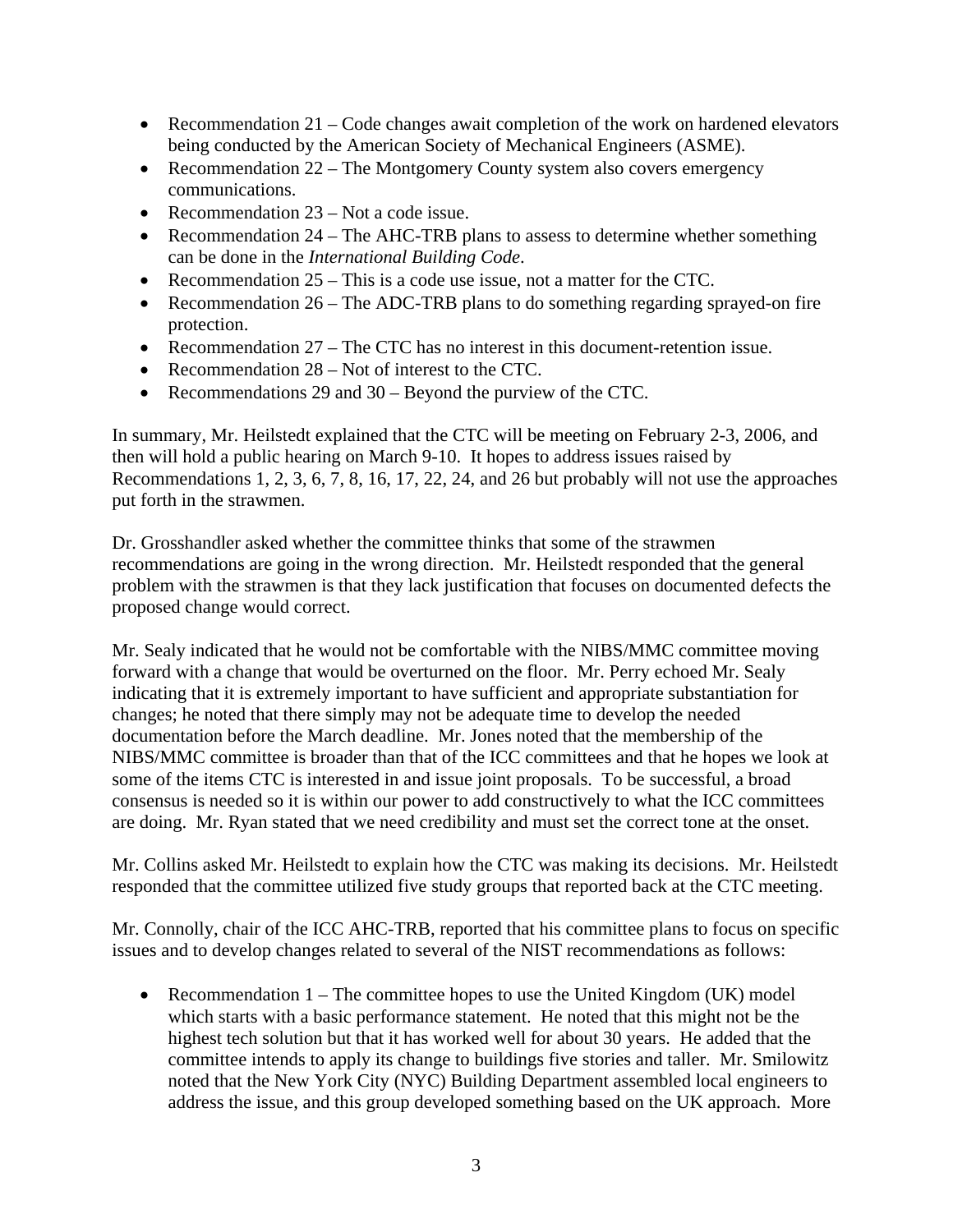recently, another group initiated an effort to develop code language but has not produced anything. In essence, he said, several models exist with that of the Department of Defense probably being the most comprehensive. He added that there is a need to balance what industry will tolerate and that the issue has been set aside for the time being with respect to the NYC code. Mr. Hooper indicated that ASCE would want to be involved, which means that it probably will be five years until something is developed for ASCE 7-2010, but that whatever is done needs to be done slowly though a consensus process. Mr. Smilowitz added that NYC's fear was that stiffer requirements would send development out of the city into New Jersey.

Mr. Connolly responded that the AHC-TRB believes the UK approach is a good one to start with and that any better approaches developed later could be adopted then. Mr. Heilstedt indicated the CTC is looking at definitions and text but not really addressing progressive collapse since it would rather wait for ASCE to do its work. Mr. Connolly noted that the AHC-TRB does not believe we need to wait that long to do something; he cited the experience with the Murrah Building where 20 percent of the building was damaged by an explosion and caused an 80 percent progressive collapse. Dr. Lew indicated that the NIST progressive collapse project is expected to result in a bestpractices document on which ASCE input will be solicited.

Dr. Sunder asked whether the AHC-TRB will address only buildings potentially the subject of a terrorist attack, and Mr. Connolly responded that AHC-TRB proposals would address all buildings since actions taken to reduce the risk to potential terrorist targets have corollary benefits. Dr. Sunder noted that NIST is also working with DoD and GSA to ensure that all requirements mesh. Mr. Smilowitz noted that DoD plans to eliminate its requirements once an industry standard is available.

Mr. Galioto explained that without very strong supporting documentation, opposition will be substantial and that it might be wise to wait for ASCE to include requirements in ASCE 7. Mr. Brice asked whether the committee would like to give this priority as a long-term goal. Mr. Ryan noted that we still have the option of reviewing the change developed by the AHC-TRB and determining then if we want to support it. **Mr. Connolly agreed to keep NIBS staff involved in circulation of any changes developed by the AHC-TRB. Mr. Heilstedt agreed to do the same for relevant CTC proposals.**

• Recommendation  $2 - Mr$ . Connolly indicated that the AHC-TRB had taken no position on this recommendation. Mr. Heilstedt suggested that while the strawman is something that requires longer term development, adoption of a new standard could be done now.

Dr. Abboud commented that the new ASCE standard puts forth requirements for how wind tunnel testing should be conducted and that it is no harsher than ASCE 7. He noted, however, that the strawman language making testing mandatory for buildings higher than 420 feet or with an aspect ratio greater than 1 to 5 will draw strong objections unless there is considerable technical substantiation for those numbers. Dr. Sunder indicated that NIST had consulted with practicing professionals in developing strawman proposal. Mr. Hooper stated that this topic needs to be considered by the ASCE 7 Wind Task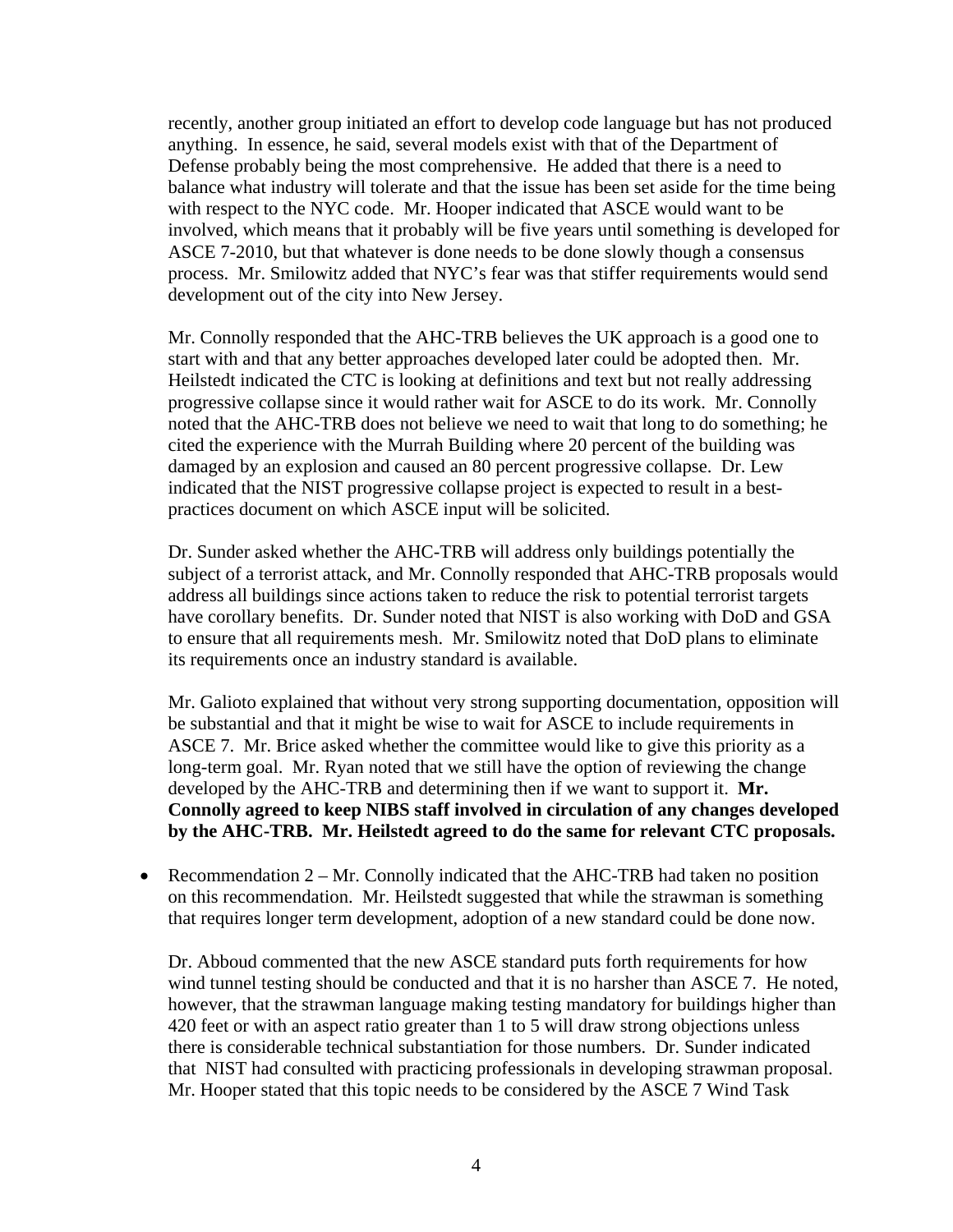Committee; he added that it could be argued that no change is necessary. Dr. Sunder emphasized that there is justification in that the NIST investigation showed that test results can differ greatly and that consistent results are needed. Dr. Abboud indicated that we should prepare a proposal that adopts the new standard but that lets the threshold issues await further study. Mr. Heilstedt noted that copies of the standard will be needed 30 to 45 days before the hearings but that it seems reasonable to go forward with the change and hope for the best. **Dr. Abboud indicated he would draft for the NIBS/MMC committee an** *IBC* **change proposal adopting the new ASCE 7 wind tunnel testing standard for the NIBS/MMC committee.** 

The issue of the desirability of posting the NIST strawmen proposals was raised. **It was concluded that the strawmen are internal working documents that can be shared with others but not posted on the internet and that the minutes of this meeting will reflect that the strawmen were prepared for committee use at the committee's request.** 

Mr. Harman asked why we should be considering wind issues. Mr. Jones responded indicating that the WTC investigation report identified a number of issues not directly related to the WTC collapses that should be considered. As an example, he cited the fact that the WTC study highlighted the percentage of a building population that is mobility impaired at any given time, which is an important problem.

- Recommendation  $3 Mr$ . Heilstedt indicated that there appear to be vast differences in drift ratios already permitted so there really is no need to deal with the sway issue. Dr. Sunder indicated that the stability of very tall buildings is governed by deflection and that people are already using a drift ratio to control that. He further indicated that interstory drift is already used in practice but not in codes. Mr. Hooper noted that this is also an ASCE 7 matter that should be addressed by the Wind Task Committee and that the *IBC*  Structural Committee will not want this in the code. Mr. Harman supported Mr. Hooper's statement indicting that exceptions to ASCE 7 would be opposed by the structural engineering community. Mr. Rossberg noted that the issue is a matter of concern for AISC and ACI as well as ASCE and that it should not be addressed in a vacuum. He added that the three groups will meet to determine how rapidly the issue can be dealt with. **The NIBS/MMC committee concluded that this is not directly an** *IBC* **issue but rather an AISC, ACI, and ASCE 7 issue but that the committee would send a letter to Mr. Rossberg and the chair of ASCE 7 indicating it's desire for the issue to be addressed in the near term and for the committee to have input to that process.**
- Recommendation  $4 Mr$ . Connolly indicated that the AHC-TRB is working on a change related to fire resistance ratings and adding to redundancy requirements for command communication systems, etc. He added that the committee did not find defining four types of high-rise building to be useful and that rather requirements should have individual thresholds. He noted that 75 feet is the limit for exterior fire fighting and that 420 feet is the limit for fire fighters with the equipment they can carry. Ms. McNabb indicated that 420 feet is the point at which NFPA standards stop permitting narrower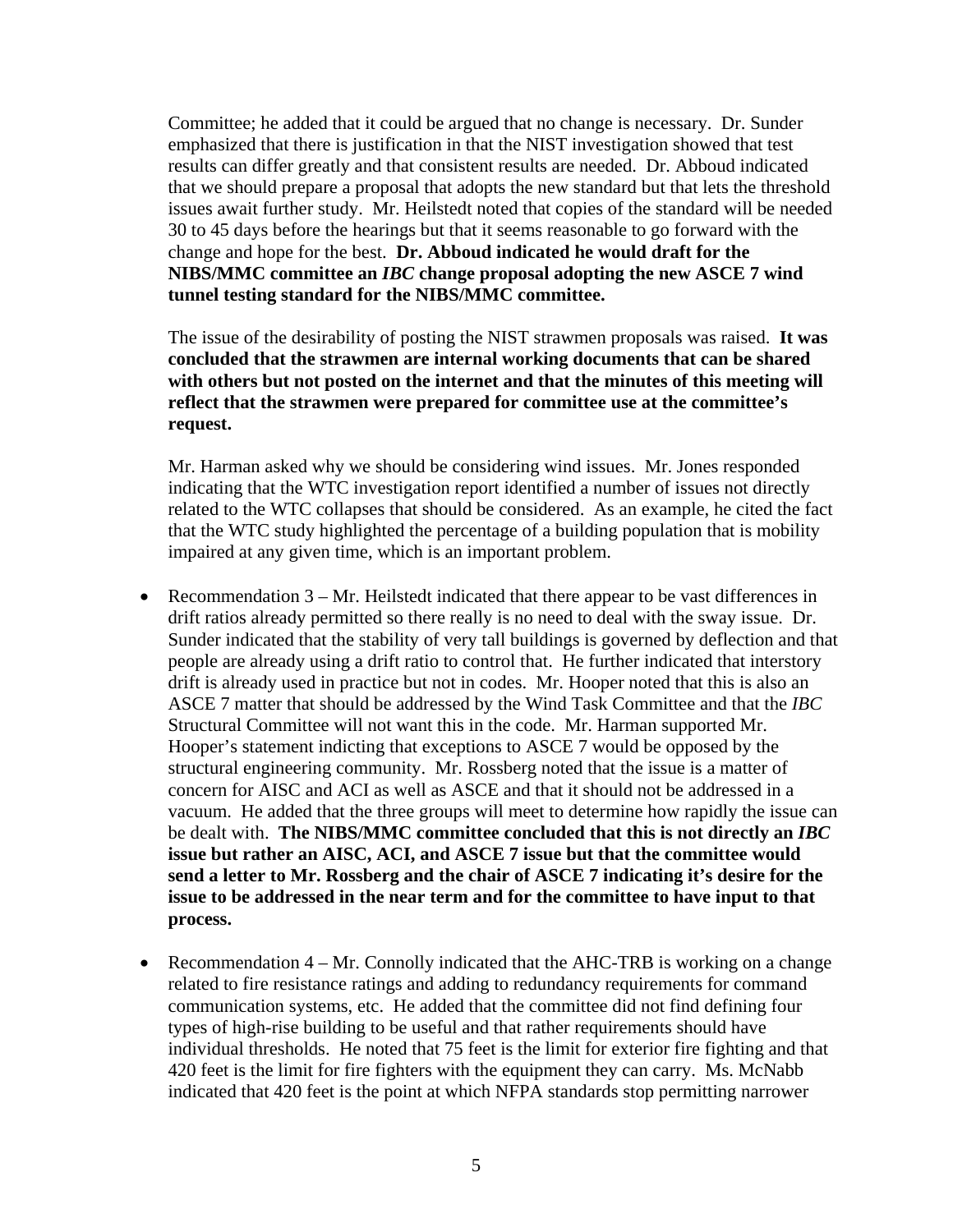stair widths if a sprinkler system is present. Mr. Galioto indicated that he supports the classification system in principle but that three categories would be adequate. He added that code changes probably could be developed regarding improving sprinkler systems and the density and adhesion of sprayed on fireproofing above a certain height. Some minimal additional cost might be incurred for higher density material. Mr. Connolly said that the AHC-TRB agrees with Mr. Galioto and plans to prepare change proposals to meet the March deadline. In explaining the justification for such proposals, Mr. Galioto noted that the need to suppress fires is greater the taller the building is.

Mr. Tucker indicated that a change from light hazard to ordinary hazard might be warranted, even though NIST found the fire load to be lighter than anticipated, because the sprinkler system must be adequate to deal with the hazard present; however, in taller buildings, the focus should be on increasing redundancy, not on increasing the hazard level. Mr. Galioto also agreed that redundancy is more important. Mr. Connolly explained that the AHC-TRB concluded that a performance standard is the approach to take for very tall buildings.

In discussing the height thresholds, it was noted that 75 feet to 420 feet and 420 feet and above are really all that is needed with a third category perhaps being needed only for refuge floors. Mr. Perry said that 420 feet makes sense for hydraulics. Mr. Ryan asked how the bond strength would be verified, and Dr. Sunder replied that there is an ASTM test for verifying bond strength.

Mr. Jones asked whether megabuildings are actually designed using the building code in that he thought these special buildings were designed using peer review and other special techniques. Mr. Galioto replied that, in practice, design for special buildings always goes well beyond the code minimums. Mr. Connolly indicated that his committee was going to address a number of the issues raised including fire-resistance ratings and performance standards for very tall buildings.

Mr. Pauls indicated that the NFPA High-Rise Advisory Committee is asking its technical committees to develop criteria and that trying to force everything into a table may not be the best approach. He also noted that occupancy is very important. Ms. Mazz indicated that there is considerable new technology on the horizon but that there remain many unanswered questions regarding mobility impaired persons.

- Recommendation 4 Mr. Connolly indicated that the ADC-TRB will refer to the performance code to deal with the burnout issue, at least as an interim response.
- Recommendation  $5 Dr$ . Abboud noted that the strawman proposal would be unenforceable in that ASTM E119 lacks the needed criteria but that the relevant ISO standard does have criteria for stopping the test. He added that the most appropriate response would be to modify the ASTM standard. Dr. Grosshandler indicated that NIST is working with ASTM but that he would like the committee's opinion on using hourly ratings. The NIBS/MMC committee concluded that it would support efforts to change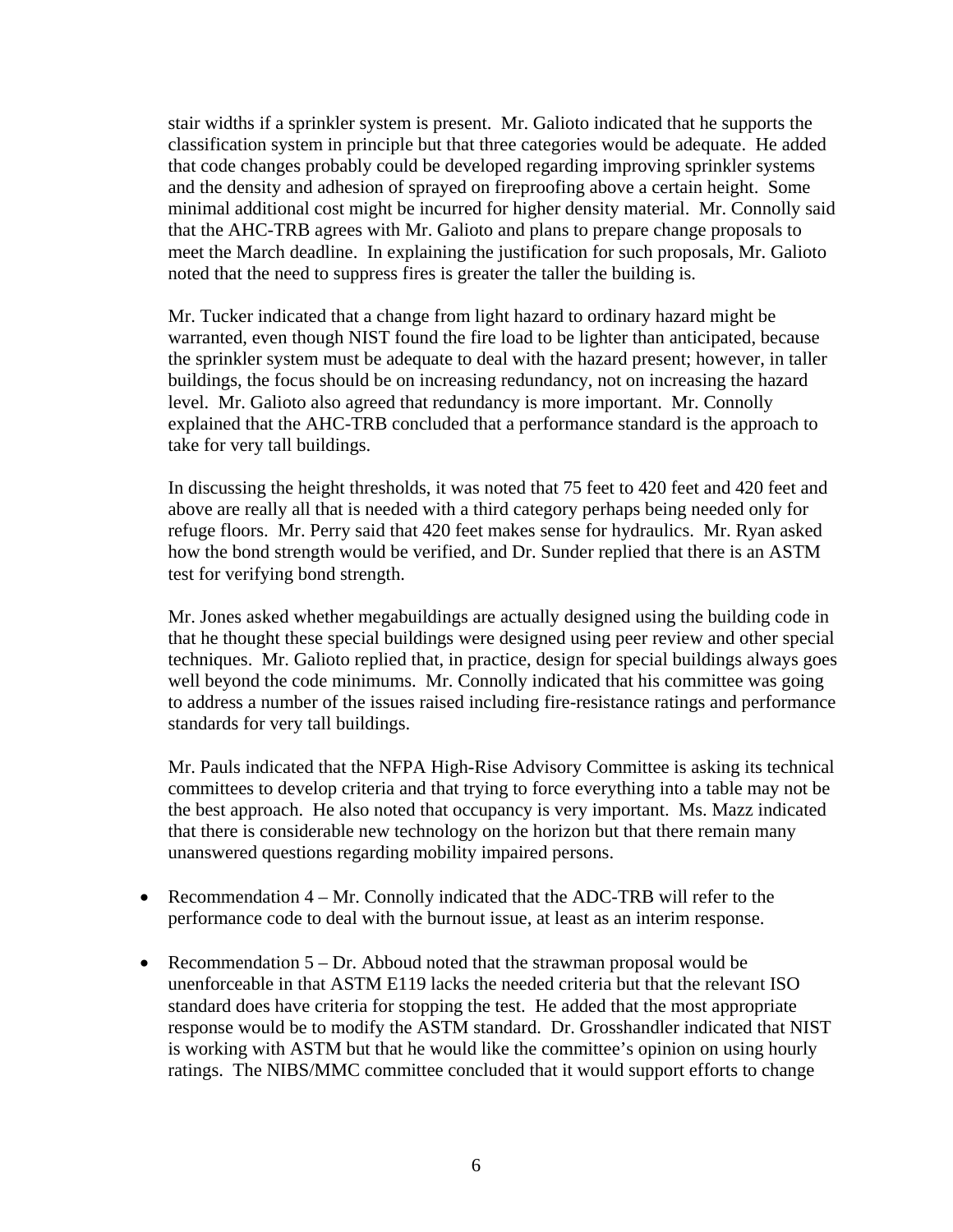the ASTM E119 standard as well as related UL and NFPA standards. It also was noted that Section 403.12 of the strawman proposal contradicts the strawman on Chapter 10.

- Recommendation 6 Mr. Connolly report that the AHC-TRB plans to develop a change that will focus primarily on installation  $-$  i.e., it will strengthen the code by improving the inspection requirements, the testing frequency protocol for density and thickness testing, the timing of special inspection, and the primer paint issue. Regarding the bond strength, Mr. Galioto indicated that the manufacturer should have recommendations regarding the substrate; he also noted that follow-up inspection should result in fixing problem areas before the ceiling is closed up. **It was concluded that the NIBS/MMC committee will review the proposals developed by the AHC-TRB.**
- Recommendation  $7 Mr$ . Heilstedt indicated again that the CTC plans to do something and that it probably will go beyond the WTC investigation recommendation. **It was concluded that the NIBS/MMC committee will review the proposals developed by the CTC.**
- Recommendation  $8 Mr$ . Connolly said that this issue was actually dealt with during the discussion of Recommendation 4 and that the AHC-TRB plans to reference the performance code. **It was concluded that the NIBS/MMC committee will review the any proposals developed by the AHC-TRB.**
- Recommendation  $12 -$  Although this is a longer range issue, Mr. Connolly indicated that a change might be needed to ensure that the water supply is looped for high buildings. Mr. Capko indicated that his industry recommends a secondary water supply in such cases even though there is a cost involved. Mr. Harman noted that most high-rise buildings will not have on an on-site supply but will have a looped system and two sources. **It was concluded that the NIBS/MMC committee will review the any proposals developed by the AHC-TRB.**
- Recommendations 13, 14, and 15 Mr. Connolly indicated that the Montgomery County language is being looked at by the CTC and will be considered by the AHC-TRB but that the AHC-TRB also will be looking at the electronics issues surrounding the command and control systems (Recommendations 13, 14, 15, 19, 23, 24). Regarding Recommendation 13, Dr. Mileti underscored the importance of being able to speak to everyone to help them make the decision to evacuate quickly. Regarding Recommendations 13 and 19, Ms. Mass commented that this is a very long-term problem but that we need to find a way to alert those who are deaf or hard of hearing about events other than fire. She noted that NFPA 72 requires visible alarms for fire but for nothing else. She added that the Access Board will work on this issue. It was indicated that the NFPA 72 issue will not be treated by either the CTC or the AHC-TRB. Mr. Perry noted that communications-related issues are very important to BOMA. It was mentioned that emergency alert system messages similar to those used in nuclear power plants might be considered. Ms. McNabb indicated that NFPA is looking at the public education aspect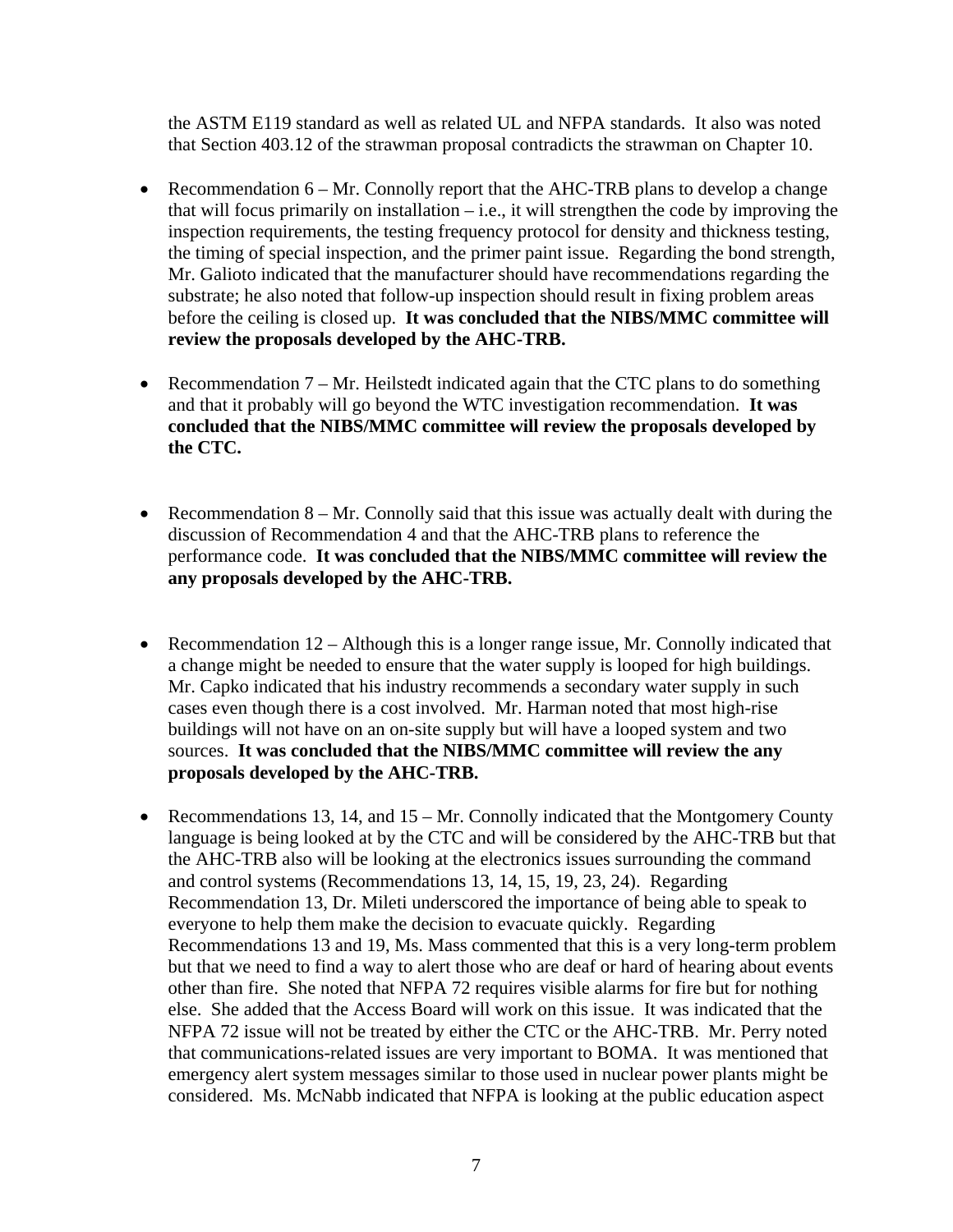of the issues. **It was concluded that the NIBS/MMC committee will review the proposals developed by the CTC and AHC-TRB.**

- Recommendation  $16 Dr$ . Mileti commented that public education is important and that a national campaign would help but will not be enough. The idea was advanced that perhaps the NIBS/MMC committee can issue white papers related to the issues. It also was noted that some would question whether we should ever plan on full evacuation. Mr. Ryan noted that we might want to eventually develop a white paper to stimulate the relevant organizations to provide needed training. Dr. Sunder commented that there appears to be a lack of coordination surrounding these issues. Mr. Perry mentioned that the BOMA members appear to be looking for a one-size-fits-all emergency plan. He also indicated that BOMA would support the committee's development of a white paper that encourages all the relevant interest groups to cooperate. **The NIBS/MMC committee agreed to that approach.**
- Recommendations 17, 18, and  $21 Mr$ . Galioto noted that all three of these recommendations are related to fire service shafts, stairways, vestibules, occupant evacuation. He volunteered to develop a graphic example of how such areas might be treated. (**See Attachment B of this summary for Mr. Galioto's graphics.)** Comments made during discussion indicated refuge floors are a cause of confusion. During mention of how evacuation decisions are made, it was noted that during emergency planning sessions, four or five types of event are examined and decisions are made ahead of time as to what to do vis-à-vis evacuation, etc. For a fire situation, fires are categorized and it should be known ahead of time who does what; thus, the only decision should be what category the fire is. Mr. Connolly noted that the AHC-TRB endorses doing something about Recommendations 17 and 18 but doesn't believe the strawman is the way to go. The AHC-TRB proposes requiring an extra stairway with the trigger being something like 20 stories. He added that his committee does not believe there is justification for refuge areas and is considering prohibiting transfer corridors. Further, he noted that the committee is reluctant to deal with elevator issues immediately because of electromechanical reliability issues and would rather wait until ASME has updated its standard. Mr. Averill noted that ASME is proceeding with its hazard analysis but is deliberately moving slowly to ensure that nothing is overlooked. As far as stair width is concerned, the committee is considering 44 inches but has not made a final decision yet. Mr. Pauls indicated that human factors professionals should be involved but do not now interact with the elevator industry or code groups. Mr. Jones noted that use of elevators will involve an important cultural shift.

With respect to Recommendation 21, Mr. Ryan noted that some of what is in the strawman is already in the code. Mr. Perry noted, however, that the *IBC* requirements are not as clear as they might be and that work will be needed during the 2006-2007 cycle. Dr. Grosshandler indicated that he hoped something could be done now rather than waiting for ASME and questioned why the code could not say something about people self-electing to utilize the elevators. Mr. Jones noted that consideration must be given to the fact that the safety consequences are great. Mr. Perry noted that, according to the code, elevators shut down automatically only if a detector in the shaft or machine room is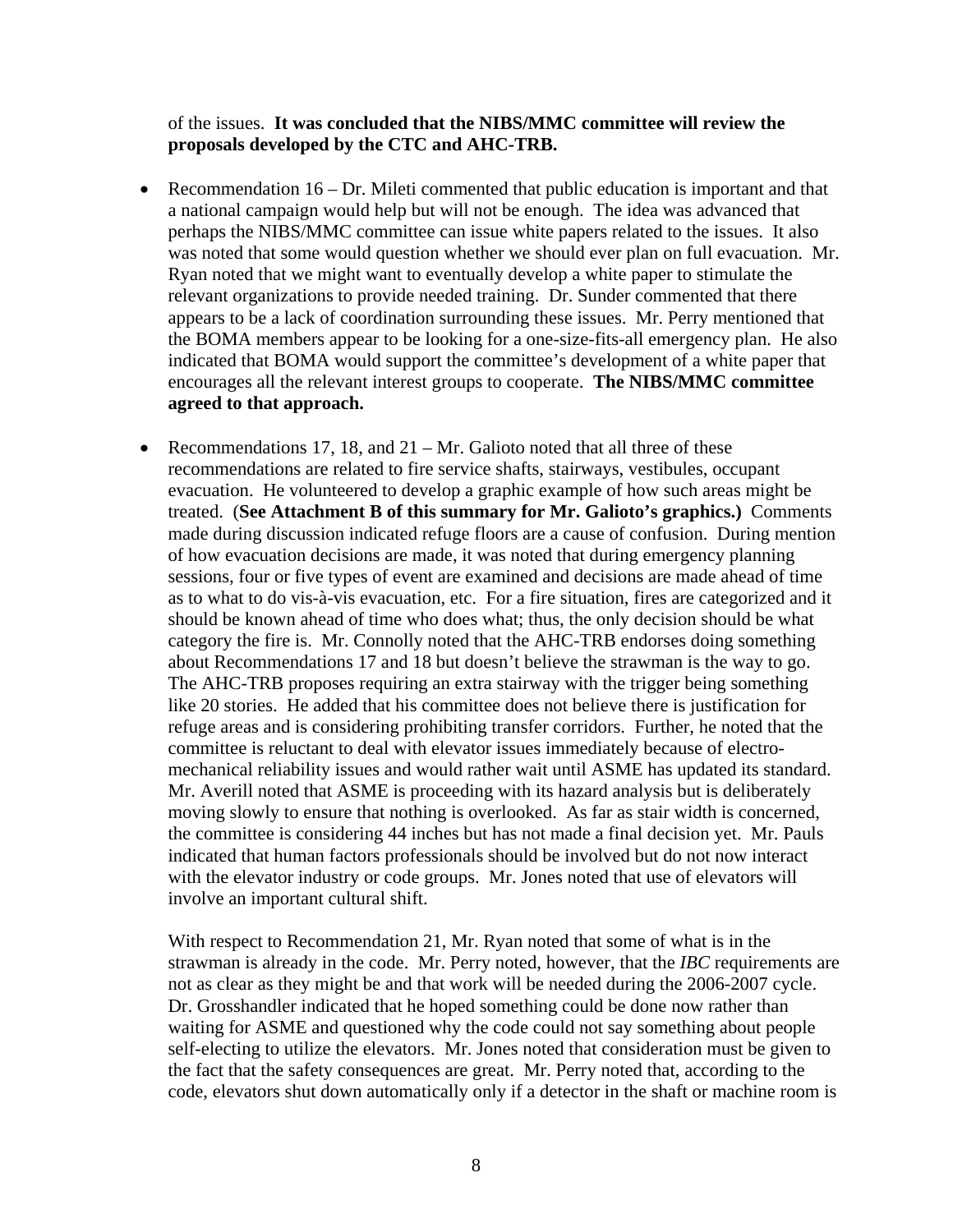triggered but that the fire service generally says otherwise and always recalls the elevators to the lobby. Mr. Ryan said that even though the code does not require it, the code does not prohibit it so if the fire service opts to shut down the elevators, they can do it. Mr. Adams indicated that he'll survey the fire people to see whether they expect to recall the elevators when they arrive. Ms. McNabb indicated that she would explore whether NFPA has any documentation on the number of elevator deaths in fires. Mr. Wills asked whether the intent is to have all elevators working or just one and whether the technology exists to service 100 stories with a single elevator.

With respect to the strawman, Mr. Hooper asked about the source for the 2 psi overpressure. Dr. Sunder indicated that it could be any number that the committee felt was appropriate and Dr. Lew added that the number is threat independent. During discussion it was noted that we need to ensure that we do not create other problems – for example, we need to consider that seismic deformation is different from pressure deformation. Dr. Sunder indicated that if we consider the hose stream and an accidental gas explosion, something between 1 and 2 psi would likely be realistic. Mr. Connolly said that stairways have always been considered an area of relative safety and perhaps we should establish stairway width based on getting everyone into a stairway within three minutes. Mr. Pauls noted that based on the World Trade Center scenario, there was no way to get everyone in the stairways. Mr. Brice commented that it probably would be achievable in shorter buildings.

- Recommendation 22 Considered with Recommendations 13, 14, and 15
- Recommendation 24 Mr. Connolly explained that the AHC-TRB was giving attention to hardening or redundancy with respect to communication circuits to ensure situational awareness and command and control communications as well as the ability to send information off site if the control center in a building is lost. **It was concluded that the NIBS/MMC committee will review any proposals developed by the AHC-TRB.**
- Recommendation  $26 Mr$ . Connolly noted that what to do for new buildings must be decided before exploring the issues surrounding existing buildings but that the AHC-TRB plans to at least look at the communications issue. Mr. Jones hypothesized that perhaps we could use the seismic rehab guidelines in which we developed a maximum credible earthquake as a model and develop some kind of maximum credible load. Dr. Sunder indicated that the fire protection community does not use probabilities but rather scenarios so that a similar approach would not work right now. He added that once research associated with Recommendation 9 is completed it probably will be possible to develop additional scenarios, there being seven or eight now. **It was concluded that the NIBS/MMC committee will review any proposals developed by the AHC-TRB.**
- Recommendation 9 This recommendation focuses on performance-based design. Mr. Perry noted that the retrofit issue is very important to BOMA. Dr. Sunder noted that the recommendation calls only for the development of a methodology, not for the actual retrofit of existing buildings. Dr. Abboud commented that in NYC structures are converted from one use to another – for example, old warehouses into high-tech offices –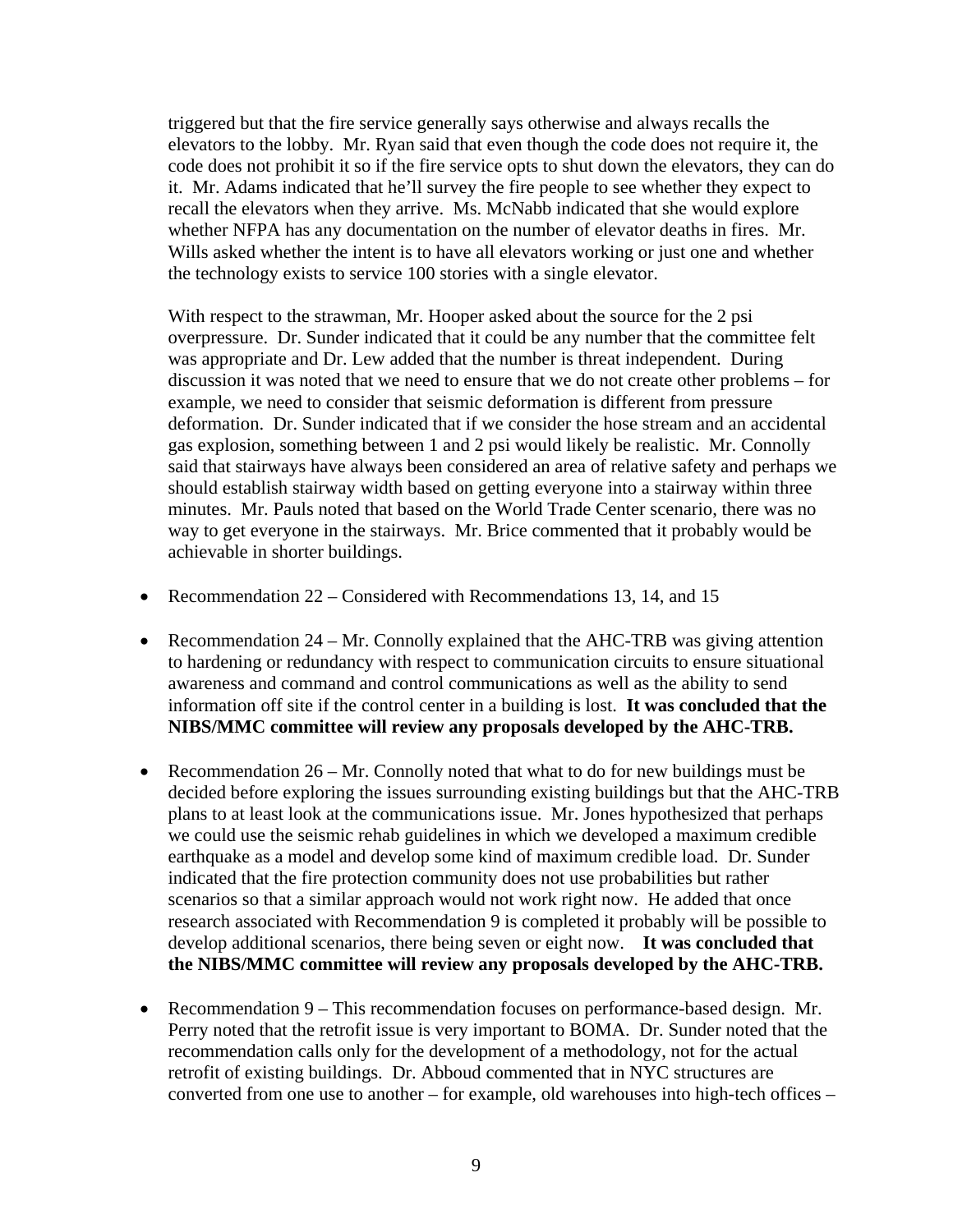and that performance-based design might facilitate that process. Dr. Sunder mentioned that AISC has published material on a performance-based approach and that SFPE also has work under way but that the Structural Engineering Institute's (SEI) Board is not interested in developing performance standards. Mr. Wills explained that AISC's published material is just a first step; he emphasized that some things are not specific to steel structures and that there is a need to work with the concrete community as well. Mr. Harman noted that only about 20 percent of the structural engineering community thinks they should be involved with fire and that retrofit is difficult to sell in many if not most communities. Mr. Collins indicated that performance tools would be helpful in that it is now difficult to evaluate existing assemblies. Dr. Grosshandler commented that all acknowledge solving this problem will require a long-term effort but that we should give some thought to what the building official will need once we are able to do performancebased retrofit design. Dr. Abboud mentioned that ASCE will need to be involved in some fashion whether they want to take responsibility for standards development or not. Mr. Jones stated that the MMC can bring the various entities to the table. Mr. Ryan noted that the ICC already has a performance code but that few adopt it in that small jurisdictions especially do not know what to do with it; perhaps one approach would be to involve the large jurisdictions since they are the only ones who can really do it. Mr. Ryan added that he agreed with Mr. Harman about the economics of rehab making it a very hard sell. Mr. Perry noted that the performance-based approach is good for new buildings and very large and complicated renovations. Mr. Connolly indicated that establishing performance design criteria is easy but developing a reliable and repeatable evaluation methodology is difficult. He added that it really does not matter whether the building official is comfortable with the performance approach; he or she just needs a repeatable and reliable evaluation method. After discussion it was concluded that serious federal funding would be needed to develop the required performance evaluation tools and that a proposal should be developed. Dr. Sunder noted that such an effort would probably require public-private partnering. Dr. Abboud noted that the effort would need to be accessible to the typical engineer since the academic research like that available for the seismic rehab effort will not be found for this issue. Mr. Jones added that it might be wise to develop a long-range action plan. Mr. Ryan noted that performance-based standards exist, but the challenge is to get jurisdictions to adopt them. Mr. Wills noted that while the ICC developed a performance code, the evaluation tools are still lacking.

The EuroCode helps but there are missing pieces such as how to measure conductivity of materials at high temperature. Since that applies to all materials, it will be essential to bring together all the various interests to identify gaps and then fill them. Mr. Harman commented that it will be difficult to get fire marshals to accept performance based criteria; most do not have a technical background so a broad educational effort will be needed. Ms. McNabb indicated that NFPA would support development of the needed tools but she said the problem is a difficult one – for example, we treat all steels as if they were one single material when they are not. Mr. Sealy stated that people misunderstand the *International Performance Code*: all the building official needs to do is accept the concept and the code tells the designer what he or she needs to do to reach the minimum levels, which is actually equivalent to the requirements in the prescriptive codes. **The group agreed to support the performance-based design concept and to bring**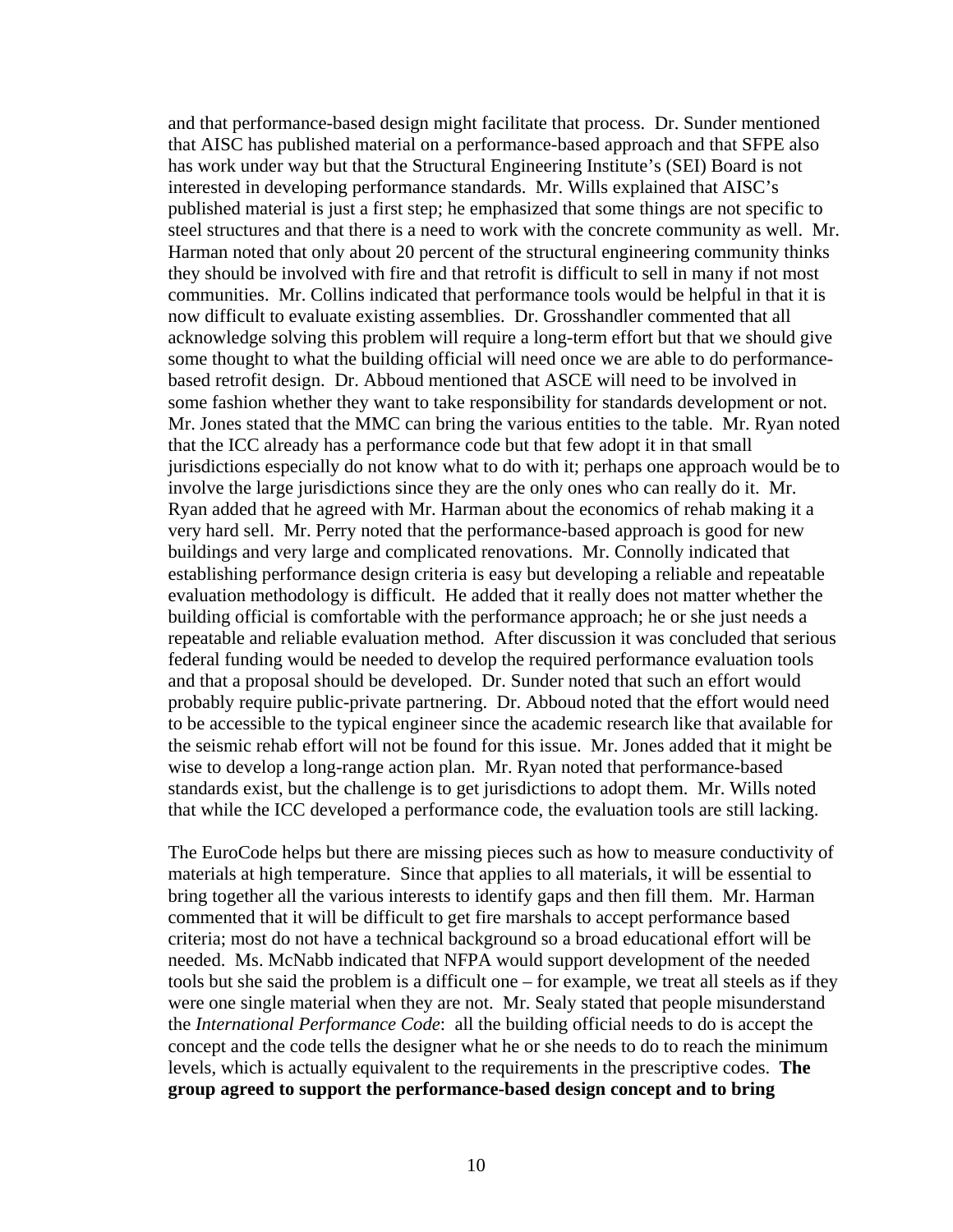**together those who need to be involved to identify the gaps with respect to evaluation tools and develop a detailed action plan for filling those gaps.** Ms. Huxley noted that including cost estimates will be important; even if funding isn't now available, Congress might be able to provide it in the future if the costs were known. The need for a U.S. facility to validate the models and that capacity for fire testing full-scale subassemblies under load full and with multiple degrees of freedom is needed.

- Recommendations 10 and 11 (new fire-resistive materials)  $-$  It was noted that this recommendation is not directly a code matter. The idea is to make sure that there are no barriers as the new materials are developed. New materials may not have attributes that are normally considered in current code assessments. For example, when ASTM E119 is used to evaluate high-temperature steels, the material will reach temperature sooner without the coating and the code does not recognize the benefit of not using the coating. Further, creep is important so it will be necessary to look at that in addition to time/temperature. Mr. Wills noted that work is being done to take a totally different approach to E119 but that there are no specific recommendations yet. Mr. Collins noted that the crucial issue involves the fire loading assumptions. We need to have real fire experience information and tools for determining how to use the new information and new materials. He added that many new materials are created but their developers need to know how to get them recognized. **The decision was made to develop a plan for how to look at new materials and facilitate their testing and use (Brice, Collins, Connolly, Jones, and Wills to be involved).**
- Recommendation 19 Mr. Perry noted that this is difficult for BOMA to deal with because it is a largely local issue; he added that in NYC and several other jurisdictions, a BOMA representative is part of the fire department command team. Dr. Sunder commented that the recommendation was stimulated by the fact that people in the WTC towers were getting different information from different sources. Mr. Connolly explained that the AHC-TRB plans to address situational awareness vis-à-vis Section 9 of the *IBC* but that the remainder of the recommendation reflects a very serious issue. Dr. Mileti indicated that we have knowledge bases about how to organize the communication of information between groups and what to say and in what tone to say it to help people. He added that what people believe often is not real so there is a need to assess how they think if we are to influence what they do. He identified several reports that focus on these issues (e.g., a 1990 Oak Ridge National Laboratory report and the *Warning America* document). Mr. Pauls noted that in 1983 Ontario studied the attitudes and awareness of occupants of high-rise buildings but that we did not do that after 9-11 even though NFPA has volunteered to do a similar survey. Mr. Smilowitz noted that we saw the flip side of the recommendation in the Khobar Towers incident in Saudi Arabia where a guard's actions saved many people. He added, however, that accurate information is critical so what we may need are building-specific early warning systems that quickly identify what and where the threat is.

Dr. Abboud commented that Hurricane Katrina teaches us a sobering lesson in that for the first 72 hours, all emergency response people were using only one channel to communicate, which made it essentially useless. He also explained that three New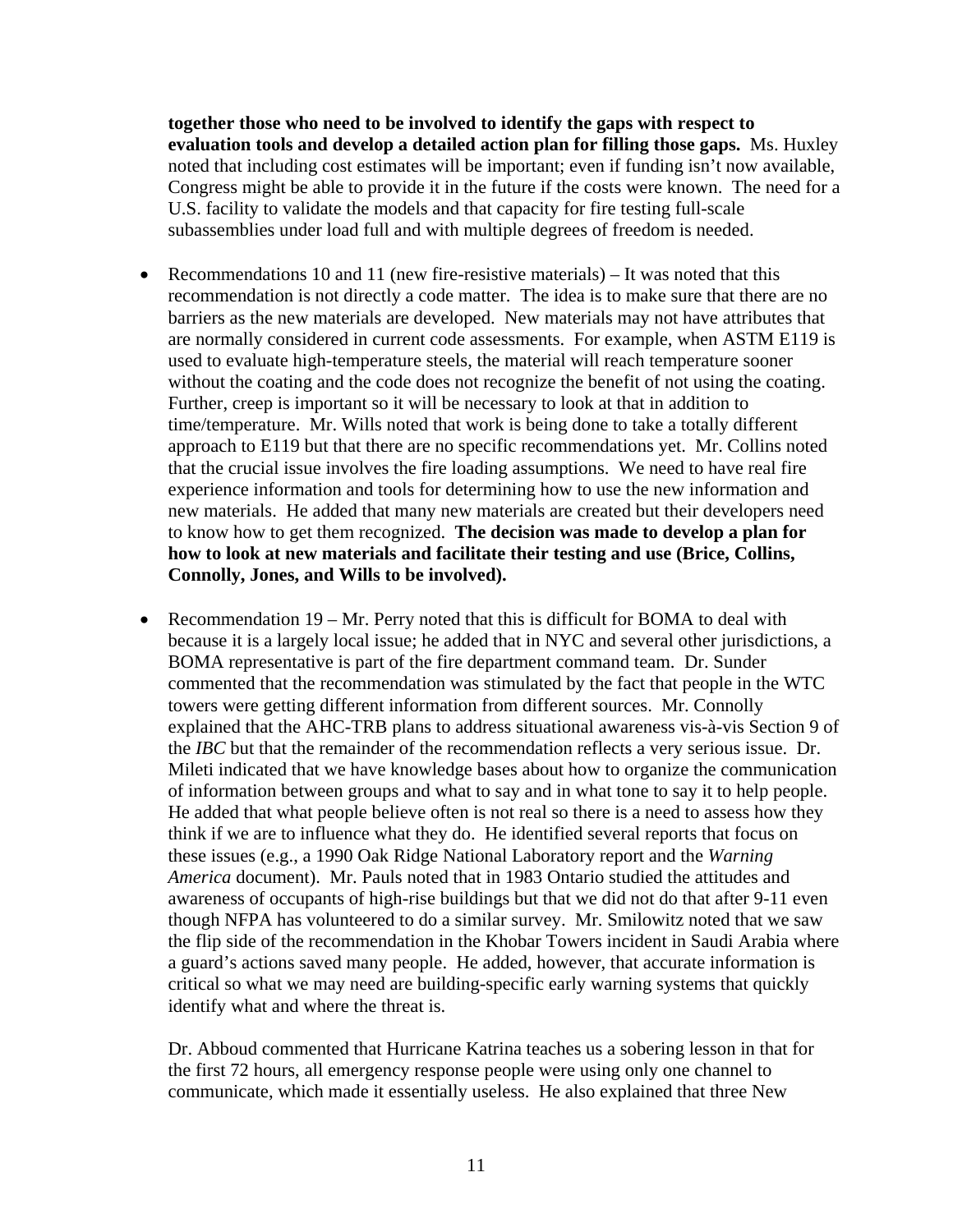Orleans radio stations had been flooded but were given facilities by a Baton Rouge station and within 24 hours were doing public announcements from a wide variety of people who called in. Ms. Mazz indicated that the FCC closed captioning wasn't done but they hadn't received even one complaint. She added that she had hoped to gather information on alerting devices, etc., at an early November conference at Galludet University but found that most of what is used is idiosyncratic. She said that the U.S. Department of Agriculture seems to have a multilevel system that employs a variety of devices (e.g., Blackberries, buzzers, e-mail) but that it too was idiosyncratic. Dr. Mileti noted that there are data available on the problem of getting disabled people to evacuate and that friends and coworkers pitch in. Dr. Sunder indicated that NIOSH and CDC reportedly conduct a lot of research in the field. Mr. Pauls noted that the Veterans Administration (VA) is funding research on people with vision problems. Mr. Brice summed up the discussion by stating that the **NIBS/MMC committee supports the recommendation and will develop a white paper reflecting current knowledge and the needs of all involved.** Mr. Adams mentioned that it might be possible to use such a paper at the Fire Academy.

- Recommendation 20 Discussion emphasized that the top priority is hardened and protected elevators and that the issue shouldn't be diluted by looking at such things as external chutes, etc. Mr. Perry noted that exterior escape devices were proposed for the code but omitted at the last minute and that an effort is being made to establish an ASTM committee to look at such things. Ms. Mazz indicated that NFPA is expected to initiate work on a stairwell descent device standard, noting that the ADA does not require them because they are considered furnishings. Mr. Heilstedt noted that CTC will draft a change for modifying shaftway design but that pressure ranges must be examined for such things as hose stream and gas explosions. **Committee members Connolly, Heilstedt, Hooper, Lew, and Smilowitz offered to research the issue.** Dr. Mileti noted that the problem for the mobility impaired is greater than we think because friends and coworkers tend to stay to assist them. He wondered why, given 9-11, buildings don't have stairwell descent devices to help people bring their friends down. Mr. Perry noted that many buildings have them but people often are not trained to use them and they are not deployed in appropriate numbers. Ms. Mazz noted that we probably will not see hardened elevators in anything but the tallest buildings so we will still have the problem with all the 10-story buildings.
- Recommendation 23 Accurate information for first responders is crucial. Dr. Mileti indicated that the technology to do this is available but we need to think of buildings as communities in really large incidents when you have 1000+ people on site. Mr. Connolly noted that intelligence is not accorded the importance it should have and that information analysis, processing, and delivery are not recognized in the national models. Mr. Pauls asked why video surveillance in stairwells, etc., is not required by the building codes. Mr. Connolly noted that use of such equipment is sensitive because of right-to-privacy issues. Mr. Harman noted that all casinos have video surveillance but parking garages do not because of legal issues (i.e., if someone gets mugged and no one is monitoring the camera feed). Dr. Mileti supported the need for cameras in stairways. Mr. Perry noted that the liability issues remain as does the cost of monitoring but that many building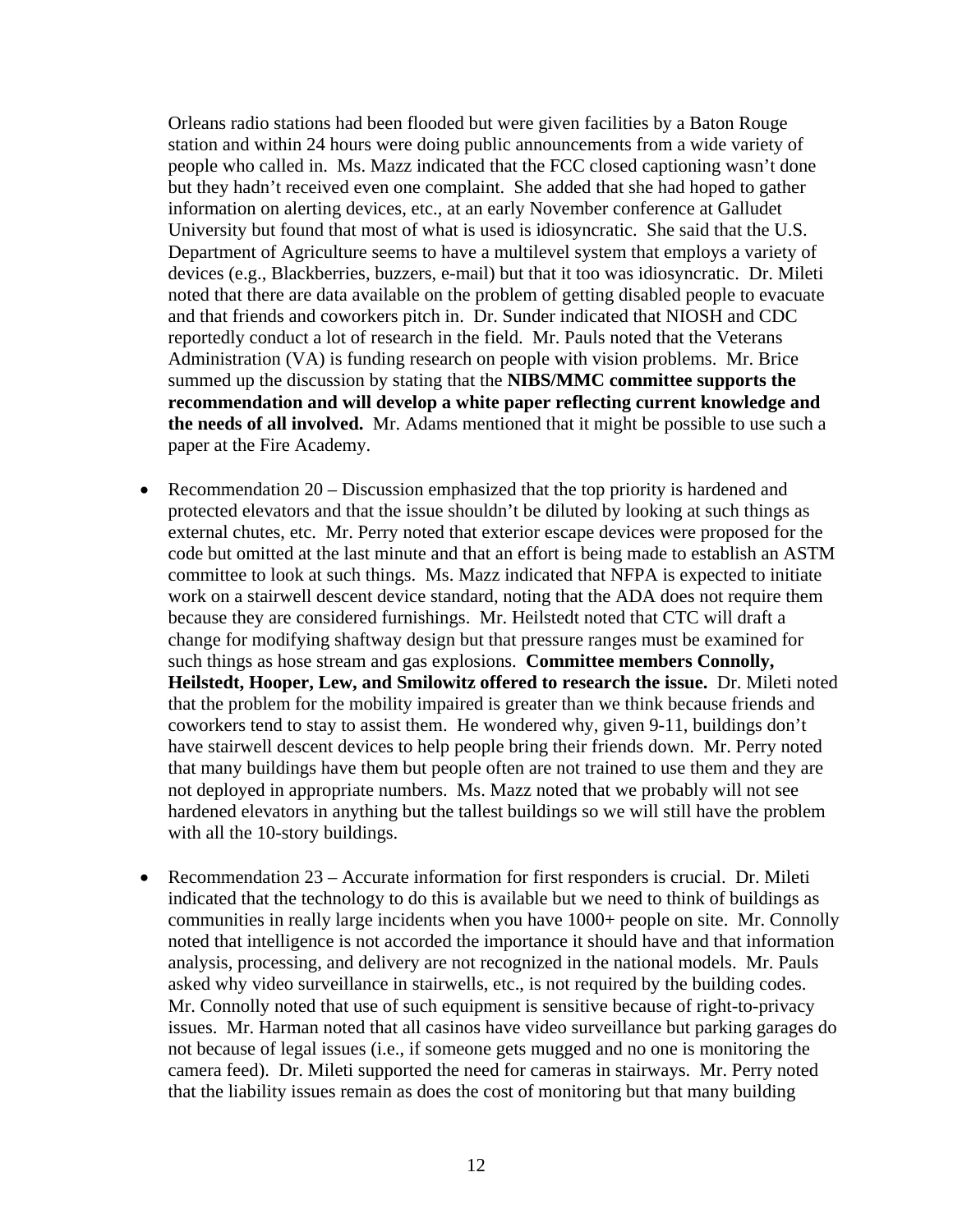owners/operators are beginning to do it. Mr. Connolly noted that the AHC-TRB is looking at the use of cameras as sensors to improve situational awareness. It was noted that the media are probably the best source of "surveillance" information. Mr. Averill noted that there are alternatives to cameras that get around some of the legal issues by just counting heads. **The decision was made to develop a position paper on the intelligence aspect of information delivery for very large scale events. Committee members Adams, Brice, and Perry will work with staff to draft such a document.** 

- Recommendation 24 Mobile emergency operations centers have become very important and it also is possible to have virtual EOCs. A lot of technology exists but protocols are lacking with respect to use of the technology.
- Recommendation 25 This is a jurisdictional standard of practice issue. Mr. Connolly noted that as a minimum the groups that develop model legislation for special authorities should eliminate the phrase "independent from codes" from their models. Mr. Harman indicated that the standard of care is still going to require compliance with the code. Influencing GSA to explicitly state the principle would be helpful. **The potential for writing to the relevant groups developing model legislation for special authorities will be explored.**
- Recommendation 26 Existing buildings are a problem. Perhaps all that can be done is to encourage state and local jurisdictions to adopt requirements. It also was noted that Congress is considering incentives to motivate owners to deal with existing buildings. Dr. Abboud indicated that perhaps published case studies of incentives that have worked would be helpful. Ms. Mazz noted it is possible that the construction of areas of refuge could be a tax exemption or credit. **(See Attachment C presenting information on the matter provided by Ms. Mazz.)**
- Recommendation 27 This document retention issue is beyond the code but Dr. Abboud indicated that such things are covered in other requirements. Perhaps a gradual process will work beginning with just drawings and specifications; saving calculation documents can pose liability issues that all will want to avoid. Building departments do not want the responsibility, and maintaining such documents are unreimbursed expenses for all. Mr. Perry reminded the group that ownership changes so there is a need to focus on on-site information, which is covered by the code. Mr. Connolly indicated the AHC-TRB was looking at this matter a bit. Mr. Pauls suggested that perhaps the Library of Congress could keep such documentation for really significant buildings. Also noted were state laws covering public requires and purging requirements. **The NIBS/MMC committee will revisit the issue based on AHC-TRB actions.**
- Recommendation 28 Committee members Collins and Sealy will work with Mr. Bukowski to try to resolve issue before next meeting of committee.
- Recommendations 29 and 30 To be discussed at February meeting.